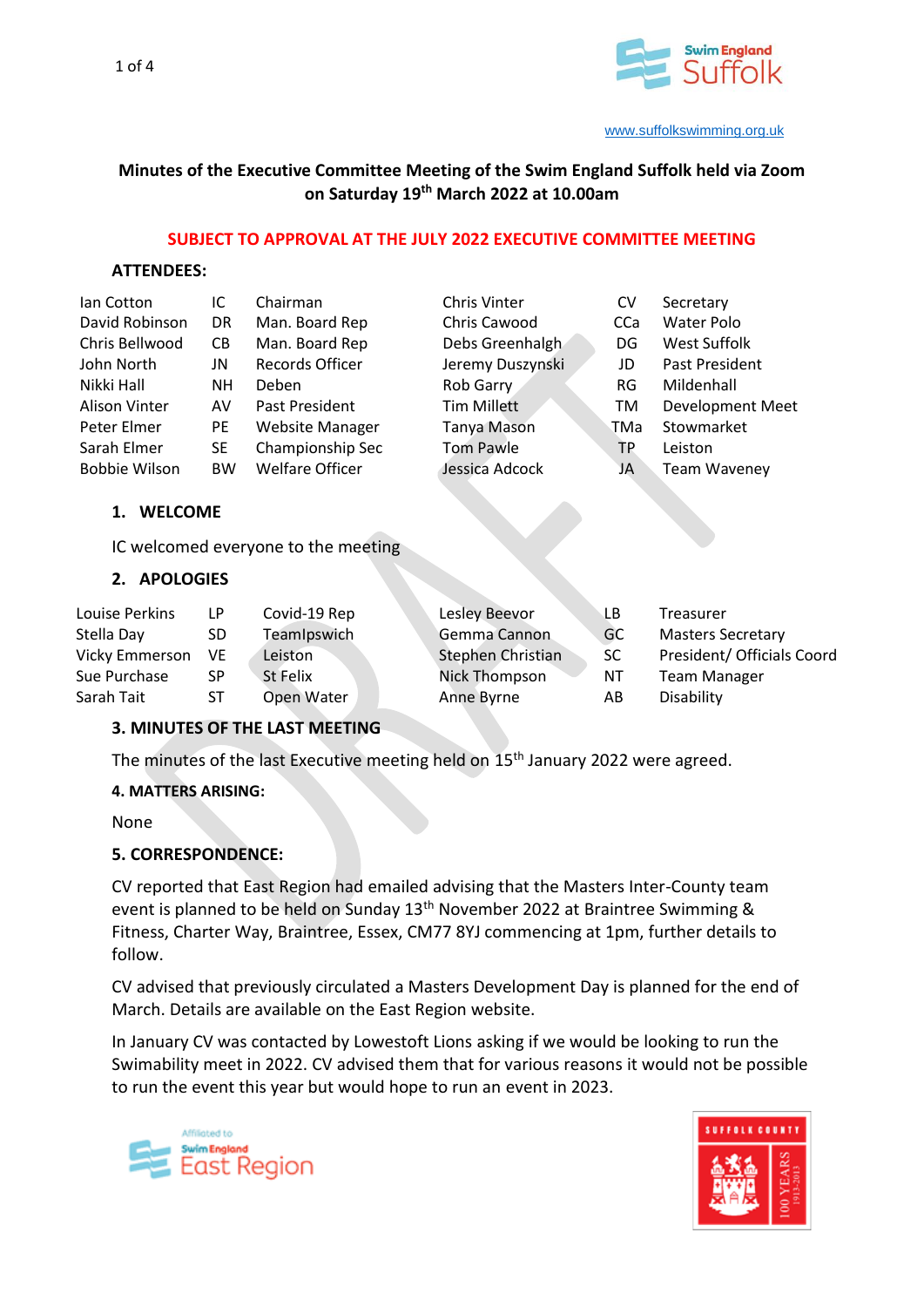

## **6. FINANCIAL UPDATE**

IC reported on behalf of LB that the current balances are:

Ordinary Account £13,702

Deposit Account £25,830

The pool hire for the Counties has yet to be received and all county entries fees have been received or arrangements are in place for cheques to be delivered.

A number of funding claims are currently being processed

#### **7. COUNTY CHAMPIONSHIPS**

SE referred to the Championship report that had been made available prior to the meeting. It was agreed by all that the relay events will return to the historical format in 2023.

IC thanked Sarah for producing an excellent championships under very difficult circumstances.

RG asked whether the results of the last session will be published on the website. SE confirmed that this will be sorted.

DR asked if the Para Swimming results would be shown on the website. SE confirmed that this will be the case.

TP commented that there had been a small number of competitors in some age groups and events leading to empty lanes in the finals. IC confirmed that it was a difficult balancing act to maintain appropriate standards and had been particularly difficult this year due to the lack of competition leading up to the championships.

IC reported that the County are looking to run the long distance qualifier meet again in 2022. This was supported by clubs and is planned for the 19<sup>th</sup>/20<sup>th</sup> November. IC to discuss with SP the possibility of running at St Felix again. The 2021 event was very successful and worked very well with the support of St Felix.

DG asked if we will be using the online Team Manager passes at future competitions. IC confirmed that this is what is proposed.

### **8. REPORT FROM PREVIOUS MANAGEMENT BOARD MEETING**

IC reported that most issues will be discussed at the Exec meeting. IC also reported that East Region were in the process of acquiring nominations for various roles in the Region and that he had applied to become the East Region Chairman. Any conflict with his role as Suffolk Chairman will be assessed prior the County AGM in November.

#### **9. OUTCOMES FROM REGIONAL COUNTY FORUM**

• A number of development opportunities will be advertised by East Region over the coming weeks. Clubs should feedback any requests for events via the forum.



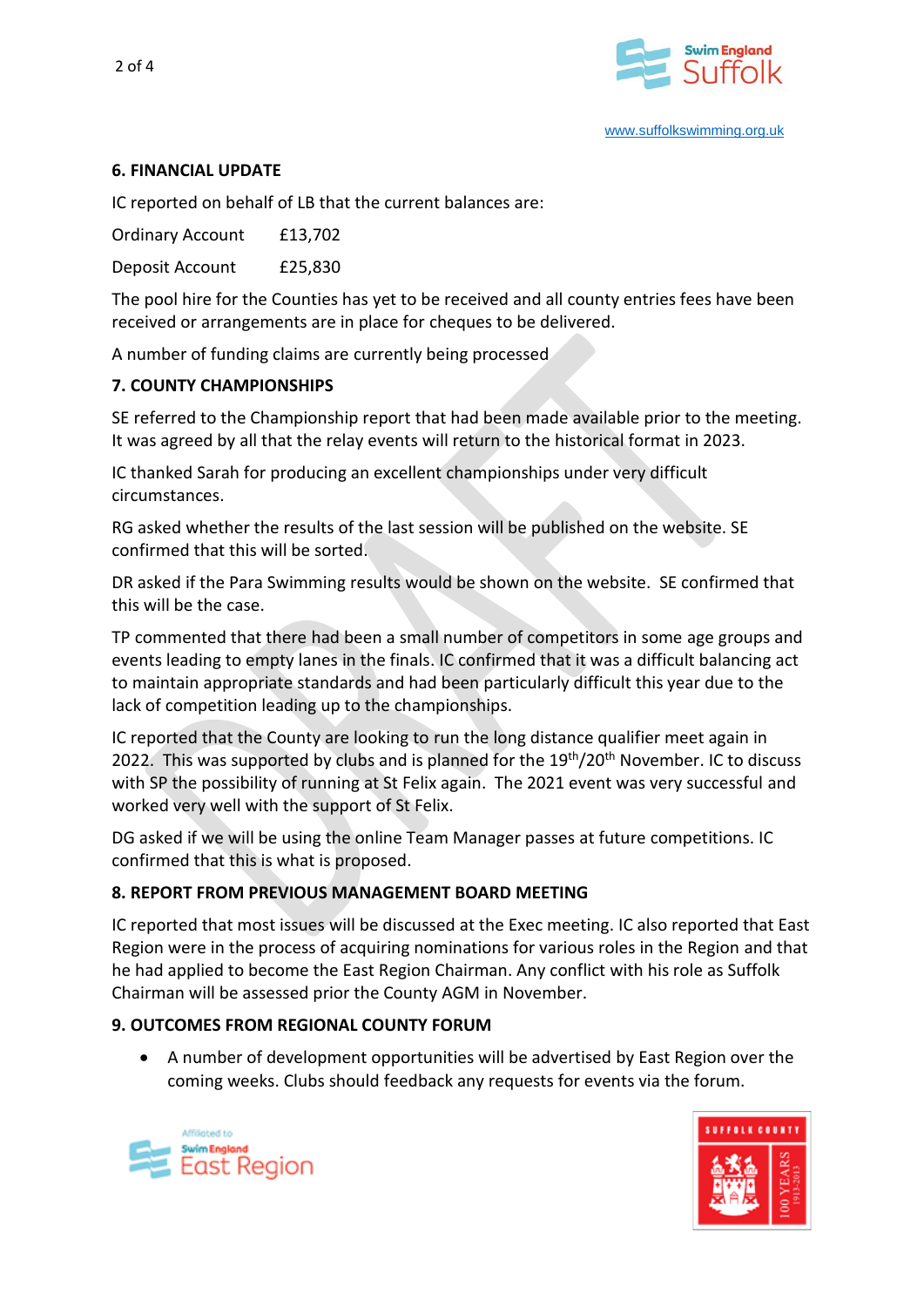

- A few more volunteers are needed for the Youth Advisory panel, 16 to 25 year olds, names should be sent to East Region.
- Counties have been reminded that appropriate risk assessments must be in place for any events organised by the County. Due to Covid a lot of work has already been done. If needed Leanne Brace will offer support.
- Counties have been told to check that any officers carrying out a role must have the necessary checks in place, i.e. DBS, safeguarding, etc.
- Swim England plan to carry out a review of Counties in 2022 leading to the formation of a model constitution.
- $\bullet$  It was reported that the County Team Championships will take place on  $2^{nd}$  October.

### **10. MATTERS RAISED BY COUNTY OFFICERS**

**Development Meet** – TM confirmed that the competition will take place in October again in 2022 and consideration times will be reviewed and published soon.

**Swimming League** – SE that a total of 9 teams from 7 clubs had entered the competition. There had been an error with schedule of events which has now been corrected in the latest circulated version, Offers have been made for pools for rounds 1 and 2, final decision still to be agreed with clubs. It was agreed that the existing Summer League trophies will be used for the new league competition.

**Records** – As circulated by JN. DR reported that the Beth Young had also achieved an East Region Junior Record in the 50m Breaststroke. SE will provide JN with an age on day report from the County Championships to enable the possible records to be assessed.

**Open Water** – As circulated by ST. The conditions for the County Open water event were approved.

**Officials Report** – As circulated by SC. It was agreed that when looking at options for the new T shirts in a light weight fabric to be considered. DR reminded clubs that the County League competitions is an ideal opportunity for trainee officials to receive mentoring on relay changeovers.

### **10. AOB:**

TP asked about poolside accreditation at the Regional Development Meet. IC suggested he contact Tom Baster.

IC reminded clubs that the Swim Meet software is available to all Clubs free of charge. Contact information has been circulated to Club Secretaries.